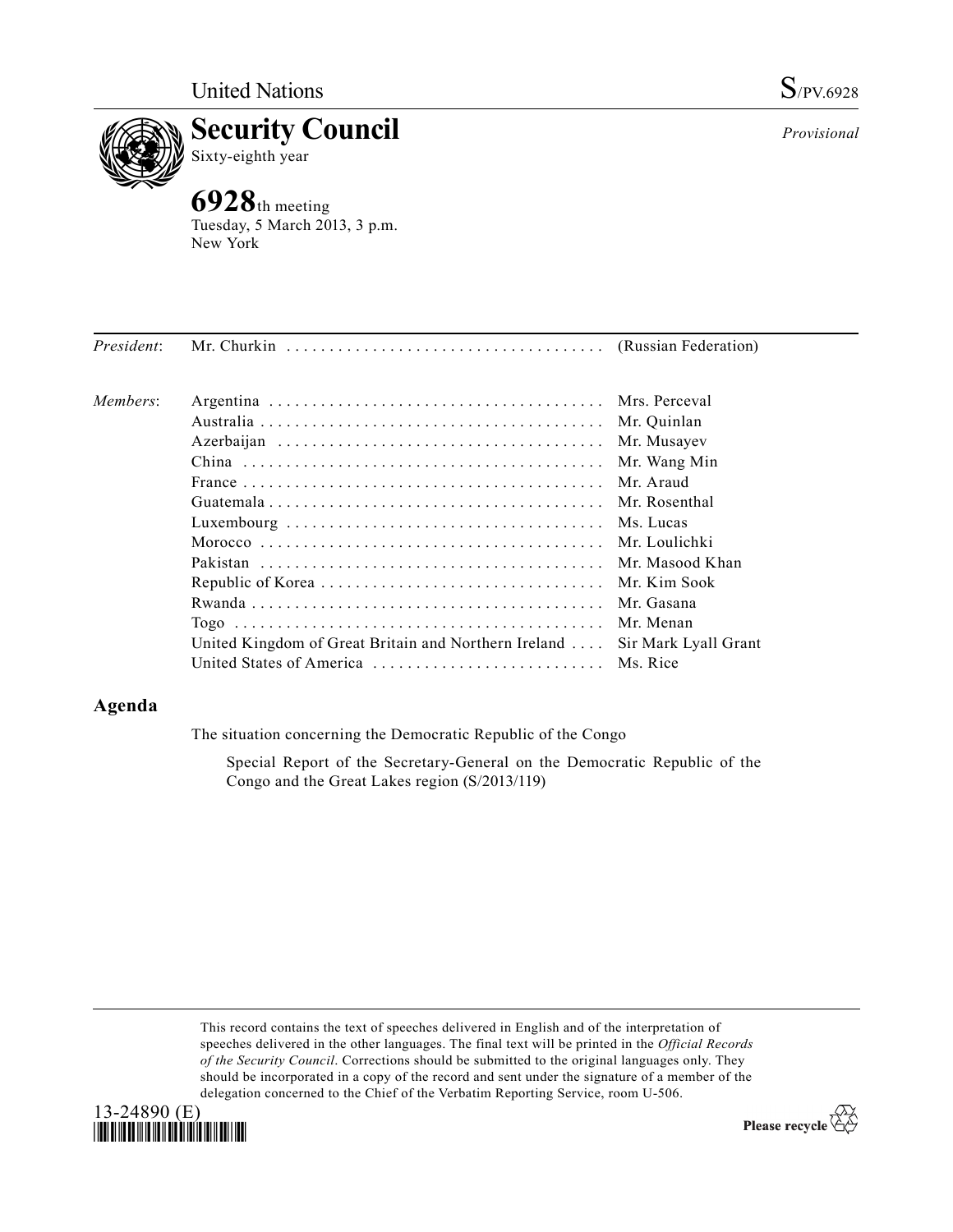*The meeting was called to order at 3.05 p.m.*

## **Expression of thanks to the outgoing President**

**The President** (*spoke in Russian*): I should like to take this opportunity to pay tribute, on behalf of the Council, to His Excellency Mr. Kim Sook, Permanent Representative of the Republic of Korea, for his service as President of the Security Council for the month of February 2013. I am sure I speak for all members of the Council in expressing deep appreciation to Ambassador Kim and his team for the great diplomatic skill with which they conducted the Council's business last month.

## **Adoption of the agenda**

*The agenda was adopted.*

**The situation concerning the Democratic Republic of the Congo**

## **Special Report of the Secretary-General on the Democratic Republic of the Congo and the Great Lakes region (S/2013/119)**

**The President** (*spoke in Russian*): In accordance with rule 37 of the Council's provisional rules of procedure, I invite the representative of the Democratic Republic of the Congo to participate in this meeting.

The Security Council will now begin its consideration of the item on its agenda. Members of the Council have before them document S/2013/119, which contains the special report of the Secretary-General on the Democratic Republic of the Congo and the Great Lakes region.

I wish to welcome the presence of the Secretary-General, His Excellency Mr. Ban Ki-moon, to whom I now give the floor.

**The Secretary-General**: The Mouvement du 23 Mars (M-23) mutiny that began in April 2012 brought yet another wave of misery to the eastern part of the Democratic Republic of the Congo. Hundreds of thousands of people were displaced. Countless innocent men, women and children suffered horrendous acts of violence, rape and other forms of sexual violence, abduction and summary execution. The fighting has stopped, but insecurity prevails — and it is growing in other areas of the Democratic Republic of the Congo.

Perhaps some would dismiss the recent unrest in the eastern part of the Democratic Republic of the Congo as yet another cycle of violence in a long-plagued region of the world. But we have it within our grasp to break that cycle and shape something different. Longer-term stability in the entire region is possible, but it requires us to collectively commit to addressing the root causes of the violence.

That is why I have reached out to regional leaders and joined with them to find a durable solution. We came together at the margins of the General Assembly last September and at the African Union Summit in January. We agreed that military action alone would not deliver for the people of the eastern part of the Democratic Republic of the Congo. A lasting solution requires at least four ingredients.

First, it must be anchored in the political will of the leaders of all the countries of the region. Secondly, it must address the structural causes that are fuelling instability in the Democratic Republic of the Congo itself. Thirdly, it must respect the sovereignty, territorial integrity and legitimate concerns and interests of all countries concerned. Fourthly, it demands the commitment and long-term support of the international community.

Building on existing and ongoing regional peace and security initiatives, we developed an innovative and comprehensive approach. We focused on addressing the root causes of the recurring cycle of violence through a combination of actions at the national, regional and international levels. The approach is presented in my special report before the Council (S/2013/119), and it also formed the basis of the Framework for Peace, Security and Cooperation for the Democratic Republic of the Congo and the Region, signed on 24 February in Addis Ababa.

The signing of the Framework represents a historic opportunity. Eleven countries of the Great Lakes region have committed to respecting the sovereignty and integrity of their neighbours, to strengthening economic integration and to neither tolerating nor providing support to armed groups. The Government of the Democratic Republic of the Congo has also committed to undertaking significant internal reforms, such as army reform, decentralization, the expansion of infrastructure and basic social services delivery, reconciliation and democratization.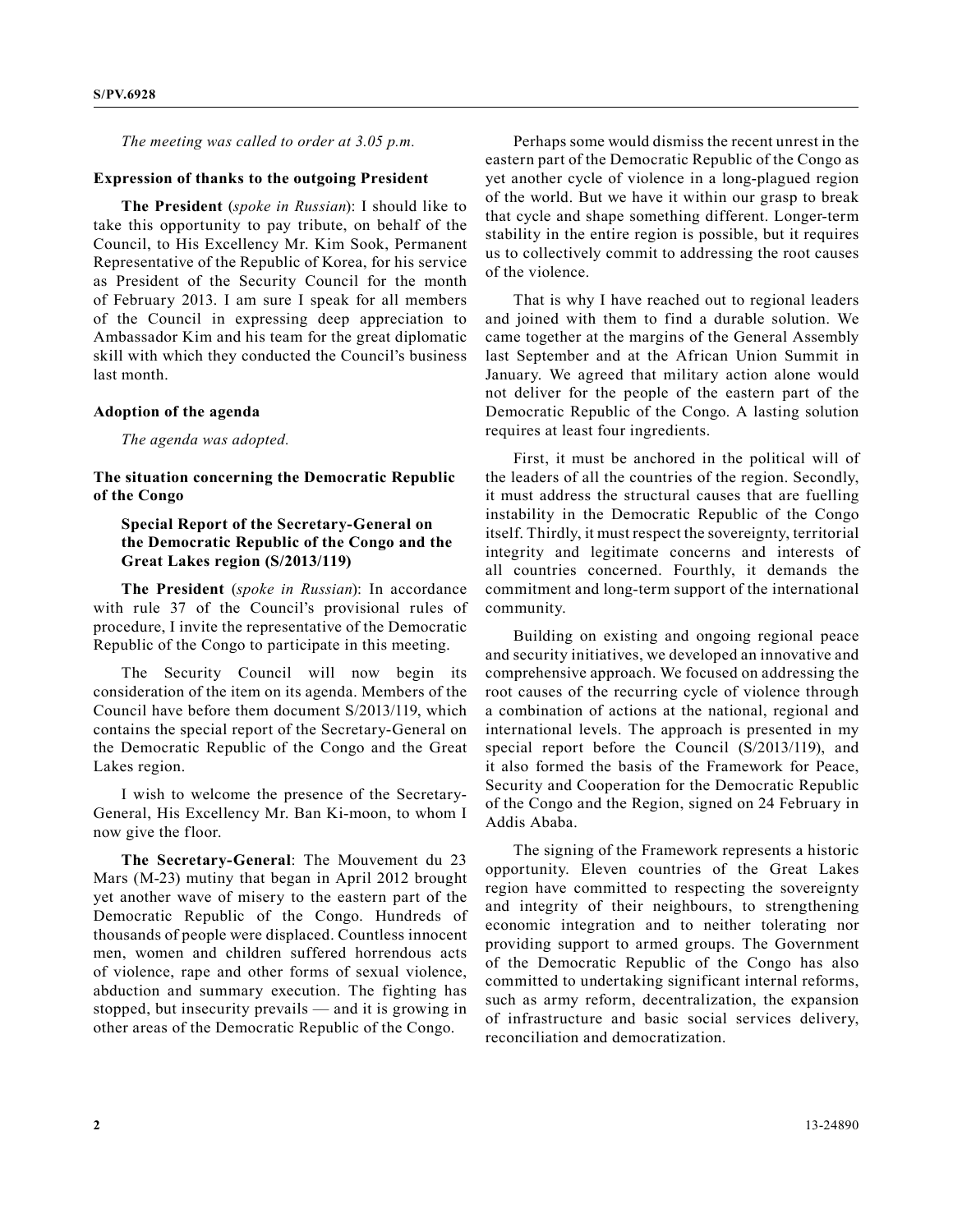The chairs of the African Union, the International Conference on the Great Lakes Region, the Southern African Development Community and I are acting as co-guarantors of the Framework. All of us understand that signing the Framework is a beginning, not an end. Implementation is essential, and innovative national and regional oversight mechanisms have been included in the Framework.

Multitrack action plans with benchmarks that will ensure the measurement of progress must be developed. The regional oversight mechanism has the format of a peer review among all signatories. That mechanism, composed of the 11+4 signatories of the Framework, will meet at the highest level twice a year to review progress on its implementation. That meeting will take place every January at the margins of the African Union Summit and each September at the annual session of the General Assembly. I will also appoint a special envoy who, together with concerned stakeholders, will support the implementation of the Framework, including through benchmarks to measure national and regional progress.

Supporting the implementation of the national commitments set out in the Framework — and consistent with the mandate of the United Nations Organization Stabilization Mission in the Democratic Republic of the Congo (MONUSCO) — my Special Representative in the Democratic Republic of the Congo will play a central role in promoting inclusive and transparent political dialogue among concerned stakeholders as a key priority.

To further support the political objectives of the Framework, my report also proposes the establishment within MONUSCO of an intervention brigade. The intervention brigade will have the ability to conduct, with or without the Forces armées de la République démocratique du Congo, offensive operations against all armed groups that threaten the peace in the eastern part of the Democratic Republic of the Congo. That enforcement capacity, which was initially called for by the regional actors, seeks to address the imminent threats to stability and will provide the most appropriate response to the active conflict environment in which MONUSCO has been operating for several years.

The intervention brigade will be tasked with containing the expansion of Congolese and foreign armed groups alike, neutralizing those groups and disarming them. That will provide much needed capacity

to our peacekeeping operation. We are now consulting with current MONUSCO troop-contributing countries and potential contributors to the international brigade in order to prepare, should the Council agree, for a rapid deployment of the brigade. The security situation remains fragile and demands urgent actions. I call on the Security Council to authorize the deployment of the brigade and to provide it with the necessary political backing.

The effective implementation of the commitments and oversights mechanisms will require the long-term efforts of the international community, including the Security Council. Structural reforms in the Democratic Republic of the Congo and the commitments made at the regional level will need the international community's sustained support and heightened attention. The Council should remain seized of the progress made in implementing the provisions of the Framework. Commitments must be translated into results.

The latest crisis in North Kivu has displaced 900,000 civilians, bringing the total number of internally displaced persons in the eastern part of the Democratic Republic of the Congo to 2.6 million. The people of the Democratic Republic of the Congo deserve to live normal lives and not be subject to rape, abduction, exactions, fear or worse. We owe them our best efforts to tackle the root causes of their insecurity.

Eleven Heads of State and Government have proclaimed their commitment to uniting for this cause. I call on the Council today to support them. Let us offer the people of the Democratic Republic of the Congo not only hope, but a concrete engagement for the peace and stability they have so long deserved.

**The President** (*spoke in Russian*): I thank the Secretary-General for his statement.

I now give the floor to the representative of the Democratic Republic of the Congo.

**Mr. Gata Mavita wa Lufuta** (Democratic Republic of the Congo) (*spoke in French*): Allow me, at the outset, to express my satisfaction at seeing you, Sir, preside over the Security Council during the month of March. You represent a country, the Russian Federation, with which the Democratic Republic of the Congo has excellent relations of respect and mutual esteem.

Let me also take this opportunity to commend your predecessor, the representative of the Republic of Korea, and to express our appreciation for the mastery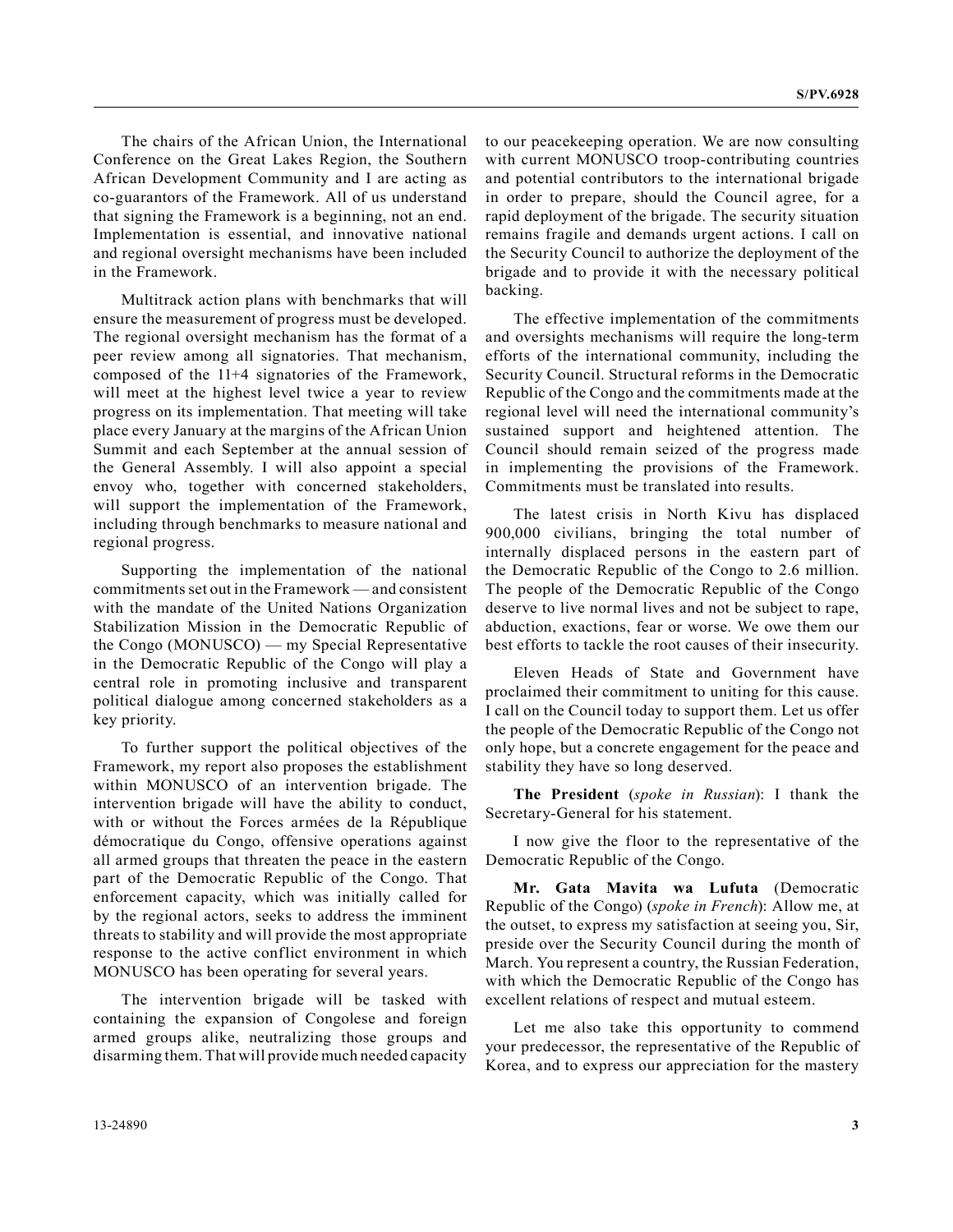with which he led the work of the Security Council last month, as well as for the zeal, expertise and competence with which he discharged his task.

I also wish to pay fitting tribute to Secretary-General Ban Ki-moon, whose briefing today, in my delegation's view, conveyed his ongoing concern for the restoration and consolidation of peace in my country. We can never thank him enough for having been so personally invested in the search for a lasting solution to the instability prevailing in the eastern part of the Democratic Republic of the Congo. We are convinced that, thanks to his personal involvement, the world Organization will help the Congolese people and its young democracy to flourish in the full realization of its political and socioeconomic aspirations.

I shall never cease to remind the Council that, following the democratic elections of 2006 and 2011, the populations of North Kivu and South Kivu had good reason to hope for the advent of a lasting peace in that part of the Democratic Republic of the Congo. Those hopes were amply justified by the success of the joint military operations of the United Nations Organization Stabilization Mission in the Democratic Republic of the Congo (MONUSCO) and the Forces armées de la République démocratique du Congo. Progress has been made in reducing threats against the safety of people and improved security management by the Government.

The language of arms and violence has prevailed once more in North Kivu, ever since the terrorists of the Mouvement du 23 mars (M-23), who had deserted the ranks of the Congolese army, turned their weapons against the regular army with immeasurable external support. The situation has again disrupted the efforts of the Government and its partners to stabilize and consolidate peace in that part of the country. It is in that context that the Congolese people welcomes the signing in Addis Ababa on 24 February of the Framework for Peace, Security and Cooperation in the Democratic Republic of the Congo and the Region.

After decades of tumultuous relations with certain neighbouring countries of the Democratic Republic of the Congo, the international community — through the United Nations, the African Union and its regional groupings the Southern African Development Community and the International Conference on the Great Lakes Region — is sponsoring a process that establishes and defines overall conditions for lasting peace in the Great Lakes region. That ideal is the focus of the the Secretary-General's new strategy, which

should help to address the causes of recurrent crises and to find a sound political solution. He has just announced the road map for that strategy.

I take this opportunity to thank the Secretary-General on behalf of the Government of the Democratic Republic of the Congo, and to commend his efforts to unite the leaders of the region around the Framework. That agreement is a catalyst for the management of the current crisis. In the words of the leader of the Congolese diplomatic corps, Raymond Tshibanda N'tungamulongo, Minister for Foreign Affairs, International Cooperation and Francophonie of the Democratic Republic of the Congo, it is

"a trigger that will create a rapid intervention brigade integrated within MONUSCO, with a mandate of peace enforcement and sophisticated equipment".

The Congolese people and Government place great hopes in the two initiatives arising from the agreement. They will have a significant impact on the activities of the refurbished MONUSCO, including through the addition of unmanned aerial systems to its monitoring capabilities and an intervention brigade whose mandate would be much more robust than traditional United Nations peacekeeping mandates. Such a component is essential to creating the conditions necessary to obtain the commitment of all the parties to achieving lasting peace in the Democratic Republic of the Congo and the region.

That is why I would like to reassure the Council most of the commitments of the Democratic Republic of the Congo are already under way, pursuant to the programme of the Congolese Government and in the spirit of the Constitution of the Democratic Republic of the Congo.

In the agreement, the Democratic Republic of the Congo has renewed its commitment to continuing and deepening the reform of the security sector, particularly with regard to the army and the police; strengthening State authority, especially in the eastern part of the country, including by preventing armed groups from destabilizing neighbouring countries; promoting economic development, including through the expansion of infrastructure and the provision of basic social services; and promoting the structural reform of State institutions, including finance reform, and the objectives of national reconciliation, tolerance and democracy.